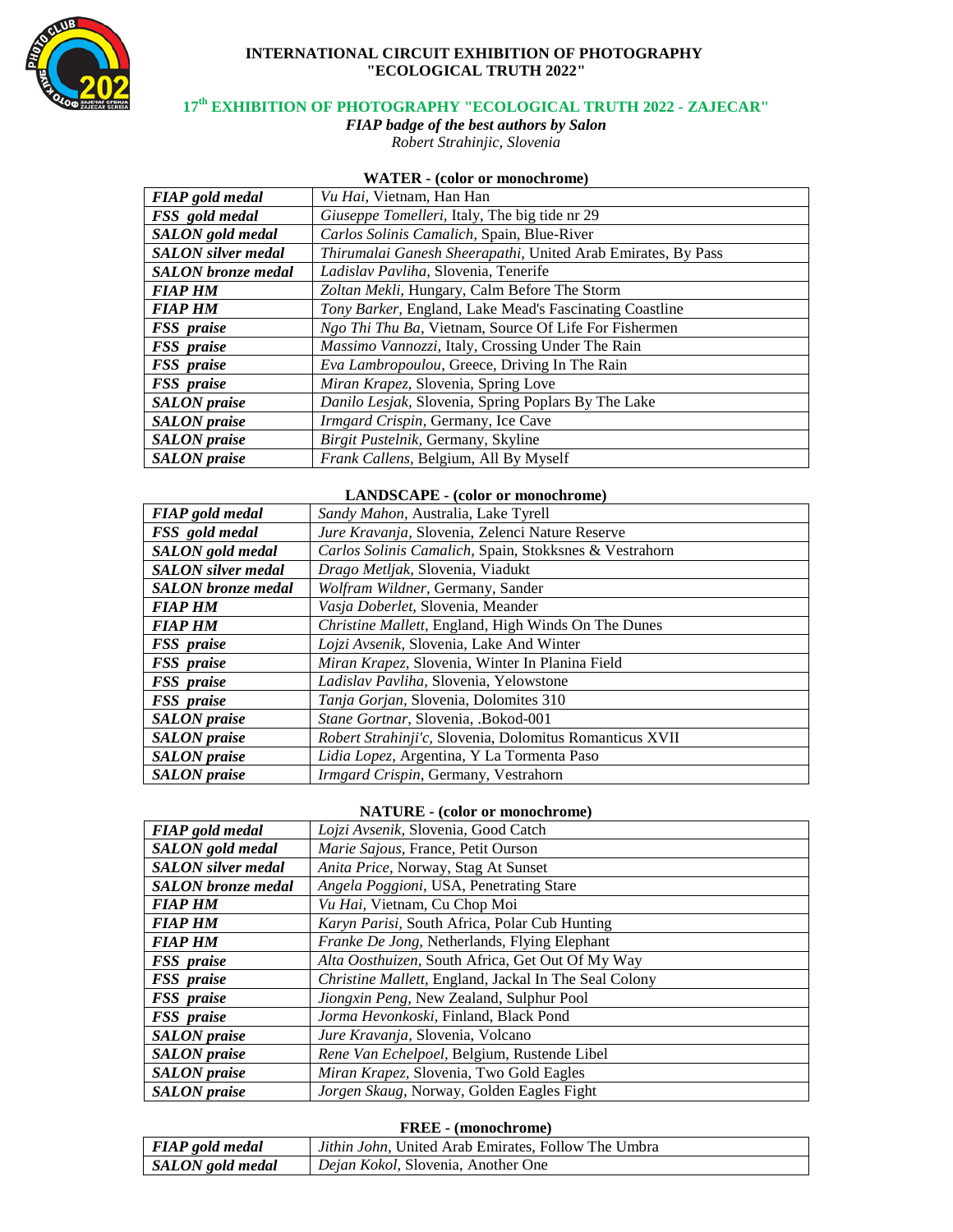| <b>SALON</b> silver medal | Zvonko Radicanin, Croatia, Spooky Place           |
|---------------------------|---------------------------------------------------|
| <b>SALON</b> bronze medal | Ovi D. Pop, Romania, Waiting For The Night Boat   |
| <b>FIAP HM</b>            | Slobodan Cavic, Serbia, Life Does Not Wait        |
| <b>FIAP HM</b>            | Massimo Cavalletti, Italy, Chiara1                |
| <b>FIAP HM</b>            | Kamila Kowalska, Poland, Babushka                 |
| FSS praise                | Pierfrancesco Baroni, Italy, Seasonal Cleaning    |
| FSS praise                | Simon Remec, Slovenia, Under The Lamp             |
| FSS praise                | Jan-Thomas Stake, Sweden, By The Window 6533      |
| FSS praise                | <i>Sharon Baker, Australia, Going For The Gun</i> |
| <b>SALON</b> praise       | Paul Harrison, England, East Meets West           |
| <b>SALON</b> praise       | Anna Maria Mantovani, Italy, Il Ponte Moderno     |
| <b>SALON</b> praise       | Ahter Atakan, Turkey, Ezo Ile Mulazim             |
| <b>SALON</b> praise       | Tanja Gorjan, Slovenia, Ajda & Nola Bw            |

#### **FREE - (color)**

| <b>FIAP</b> gold medal    | Ovi D. Pop, Romania, The Seasons Labyrinth              |
|---------------------------|---------------------------------------------------------|
| SALON gold medal          | Carlos Solinis Camalich, Spain, Parking                 |
| <b>SALON</b> silver medal | Ngo Thi Thu Ba, Vietnam, Drag The Net To Catch Fish     |
| <b>SALON</b> bronze medal | Gottfried Catania, Malta, Clothesline Matera            |
| <b>FIAP HM</b>            | Dragoslav Mirkovic, Serbia, Moj Prijatelj 133           |
| <b>FIAP HM</b>            | Valentina D Alia, Italy, Focus                          |
| <b>FIAP HM</b>            | Jure Kravanja, Slovenia, The Human World                |
| FSS praise                | Biswarup Ghosh, India, Rituals                          |
| FSS praise                | Roald Synnevaag, Norway, Platform E                     |
| FSS praise                | Raimo Ojala, Finland, The Stairs Of The Library         |
| FSS praise                | Giuseppe Tomelleri, Italy, Clothes In The Wind          |
| <b>SALON</b> praise       | Jui-Ching Tai, Taiwan, Hide Hide And Seekand Seek       |
| <b>SALON</b> praise       | Ladislav Pavliha, Slovenia, The A Walk                  |
| <b>SALON</b> praise       | Marijana Filipovic, Serbia, Shadows In The Neighborhood |
| <b>SALON</b> praise       | <i>Leonid Goldin</i> , Israel, Blue Day                 |

### JURY:

 **Simon Kovacic,** EFIAP, KM FZS (Slovenia) **Bojan Ivanov**, photographer, (Bulgaria) **Maja Stosic,** KMF FSS, EFIAP (Serbia) delegate FSS: *Zoran Mojsin*, (Serbia)

Zajecar/ Serbia, 04.06. 2022.



**10th EXHIBITION OF PHOTOGRAPHY "ECOLOGICAL TRUTH 2022 – NOVA GORICA"**

*FIAP badge of the best authors by Salon*

*Eva Lambropoulou, Greece*

| <u>WALDA WOOD OF HOROCHI OMO</u> |                                                             |
|----------------------------------|-------------------------------------------------------------|
| <b>FIAP</b> gold medal           | Carlos Solinis Camalich, Spain, Blue-River                  |
| FZS gold medal                   | Ngo Thi Thu Ba, Vietnam, Source Of Life For Fishermen       |
| <b>FZS</b> silver medal          | Vu Hai, Vietnam, Han Han                                    |
| <b>FZS</b> bronze medal          | Birgit Pustelnik, Germany, Waterways                        |
| SALON gold medal                 | Jim Munday, England, Raging Sea                             |
| <b>SALON</b> silver medal        | Roald Synnevaag, Norway, Isen Smelter                       |
| <b>SALON</b> bronze medal        | Irmgard Crispin, Germany, Ice Cave                          |
| <b>FIAP HM</b>                   | Thirumalai Ganesh Sheerapathi, United Arab Emirates, Rocket |
| <b>FZS</b> praise                | Fikriye Er, Turkey, Fall Into Water-3                       |
| <b>FZS</b> praise                | Karyn Parisi, South Africa, Mono Water Drop Umbrella        |

# **WATER - (color or monochrome)**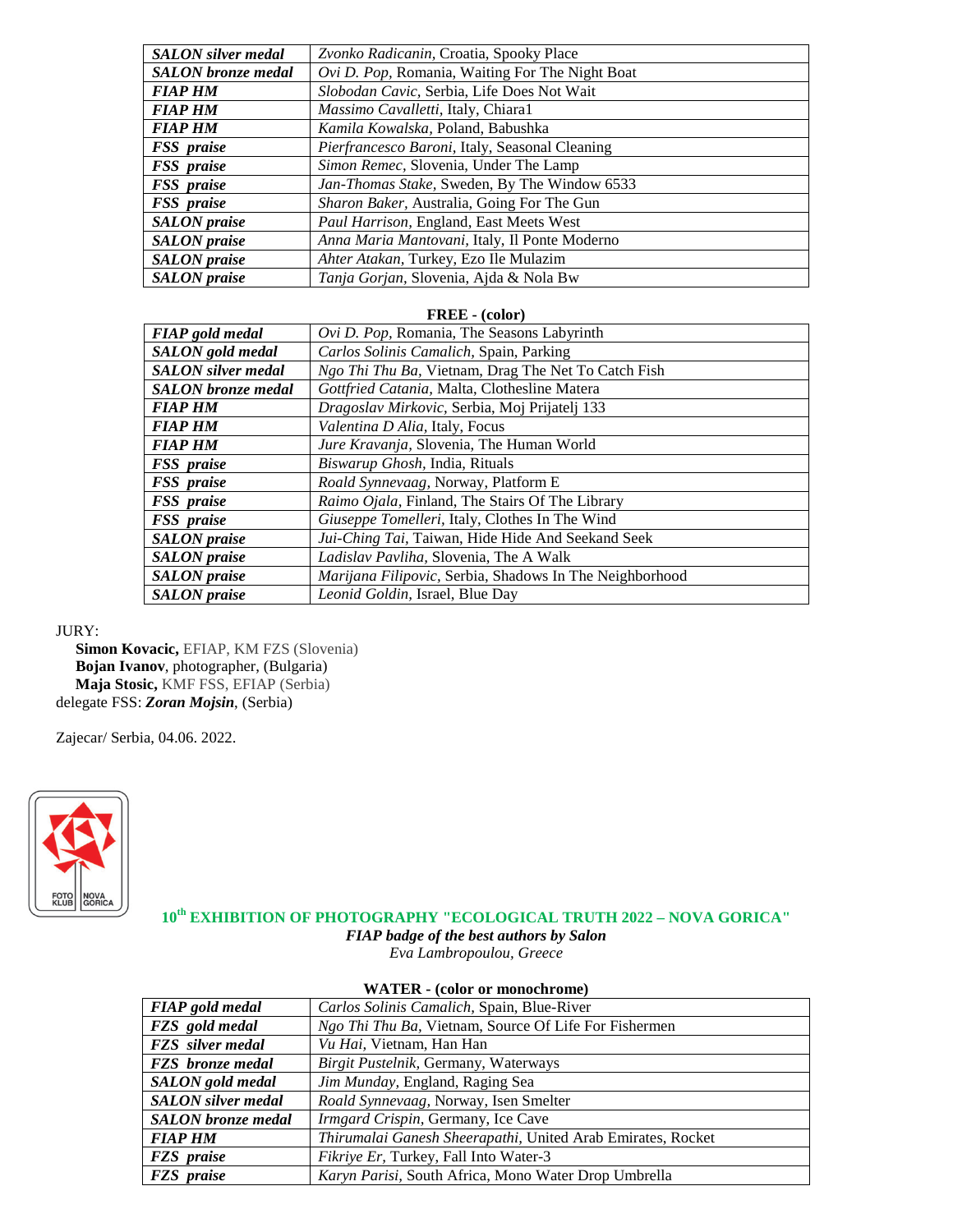| <b>FZS</b> praise   | <i>Eva Lambropoulou</i> , Greece, Walking In The Rain    |
|---------------------|----------------------------------------------------------|
| <b>SALON</b> praise | <i>Raimo Ojala</i> , Finland, Water Bubbles In The Creek |
| <b>SALON</b> praise | <i>Slobodan Cavic</i> , Serbia, The Burden Of Life       |
| <b>SALON</b> praise | Jiongxin Peng, New Zealand, A Spray                      |
| <b>SALON</b> praise | Vasja Doberlet, Slovenia, Light Flood                    |

# **LANDSCAPE - (color or monochrome)**

| <b>FIAP</b> gold medal    | Carlos Solinis Camalich, Spain, Stokksnes & Vestrahorn |
|---------------------------|--------------------------------------------------------|
| FZS gold medal            | Ladislav Pavliha, Slovenia, Kashmir                    |
| <b>FZS</b> silver medal   | Christine Mallett, England, High Winds On The Dunes    |
| <b>FZS</b> bronze medal   | Andreja Ravnak, Slovenia, Textures 01                  |
| SALON gold medal          | Simone Boddi, Italy, Pienza 43                         |
| <b>SALON</b> silver medal | Ross Laney, England, First Light - Isle Of Skye        |
| <b>SALON</b> bronze medal | Miran Krapez, Slovenia, In Dolomites                   |
| <b>FIAP HM</b>            | Eva Lambropoulou, Greece, Peace And Serenity           |
| <b>FZS</b> praise         | Ngo Thi Thu Ba, Vietnam, Coastal Painting              |
| <b>FZS</b> praise         | Saurabh Bhattacharyya, India, Konkan 52                |
| <b>FZS</b> praise         | John Whitby, England, Zabriski Point Channels          |
| <b>SALON</b> praise       | Jhony Vandebroeck, Belgium, Winterlandschap            |
| <b>SALON</b> praise       | Nevenka Papic, Slovenia, Yellow Illusion               |
| <b>SALON</b> praise       | Irmgard Crispin, Germany, Island                       |
| <b>SALON</b> praise       | Drago Metljak, Slovenia, Evening In The Mountains      |

# **NATURE - (color or monochrome)**

| <b>FIAP</b> gold medal    | Marie Sajous, France, Petit Ourson                |
|---------------------------|---------------------------------------------------|
| FZS gold medal            | Ivana Sancandi, Italy, Shades Of Ice              |
| <b>FZS</b> silver medal   | Anita Price, Norway, Hare Fight II                |
| <b>FZS</b> bronze medal   | Irma Szabo, Hungary, The Dance                    |
| SALON gold medal          | Jorma Hevonkoski, Finland, Black Pond             |
| <b>SALON</b> silver medal | Sarita Sumaria, United Arab Emirates, Lioness     |
| <b>SALON</b> bronze medal | <i>Birgit Pustelnik, Germany, Mayfly</i>          |
| <b>FIAP HM</b>            | Nora Skerlecz, Hungary, Hall Of The Mosses        |
| <b>FZS</b> <i>praise</i>  | Yichi Wang, China, Earth Blood                    |
| <b>FZS</b> praise         | Ursula Bruder, Germany, Joy Of Movement 2         |
| FZS praise                | Eva Lambropoulou, Greece, Sea Calf 2              |
| <b>SALON</b> praise       | Dante Parisi, South Africa, Down But No Surrender |
| <b>SALON</b> praise       | Zvonko Radicanin, Croatia, Tofane De Rozes        |
| <b>SALON</b> praise       | Vicki Moritz, Australia, Camel Rock Sunset        |
| <b>SALON</b> praise       | Chin Tzu Weng, Taiwan, Run Away005run Away005     |

## **FREE - (monochrome)**

| <b>FIAP</b> gold medal    | Jui-Ching Tai, Taiwan, Someone Shouting Outsidesomeone Sho         |
|---------------------------|--------------------------------------------------------------------|
| FZS gold medal            | Fikriye Er, Turkey, Cats And People                                |
| <b>FZS</b> silver medal   | Antonio Persano, Italy, His Last Delay                             |
| <b>FZS</b> bronze medal   | Thirumalai Ganesh Sheerapathi, United Arab Emirates, Bright Future |
| <b>SALON</b> gold medal   | Tadeusz Mozalewski, Poland, Waiting 5                              |
| <b>SALON</b> silver medal | Iannis Skotiniotis, Greece, Its Own Light                          |
| <b>SALON</b> bronze medal | Abbas Alkhamis, Saudi Arabia, Nyangatom Face Kid 2                 |
| <b>FIAP HM</b>            | Angela Poggioni, USA, Early Morning                                |
| <b>FZS</b> <i>praise</i>  | Massimo Cavalletti, Italy, Chiara1                                 |
| FZS praise                | Louis Van Calsteren, Belgium, Dimir                                |
| <b>FZS</b> praise         | Eva Lambropoulou, Greece, Nonna Nikolitsa                          |
| <b>SALON</b> praise       | Domenico Lorenzoni, Italy, Il Macchinista                          |
| <b>SALON</b> praise       | Ladislav Pavliha, Slovenia, Towards Home                           |
| <b>SALON</b> praise       | Miran Krapez, Slovenia, Morning Gift 01                            |
| <b>SALON</b> praise       | Guenter Bollenbacher, Germany, Forggensee                          |

# **FREE - (color)**

| <b>FIAP</b> gold medal  | <i>Irma Szabo</i> , Hungary, The Meeting          |
|-------------------------|---------------------------------------------------|
| <b>FZS</b> gold medal   | <i>Biagio Salerno</i> , Italy, Il Maestro D Ascia |
| <b>FZS</b> silver medal | <i>Anton Savov</i> , Bulgaria, Man At Work 1      |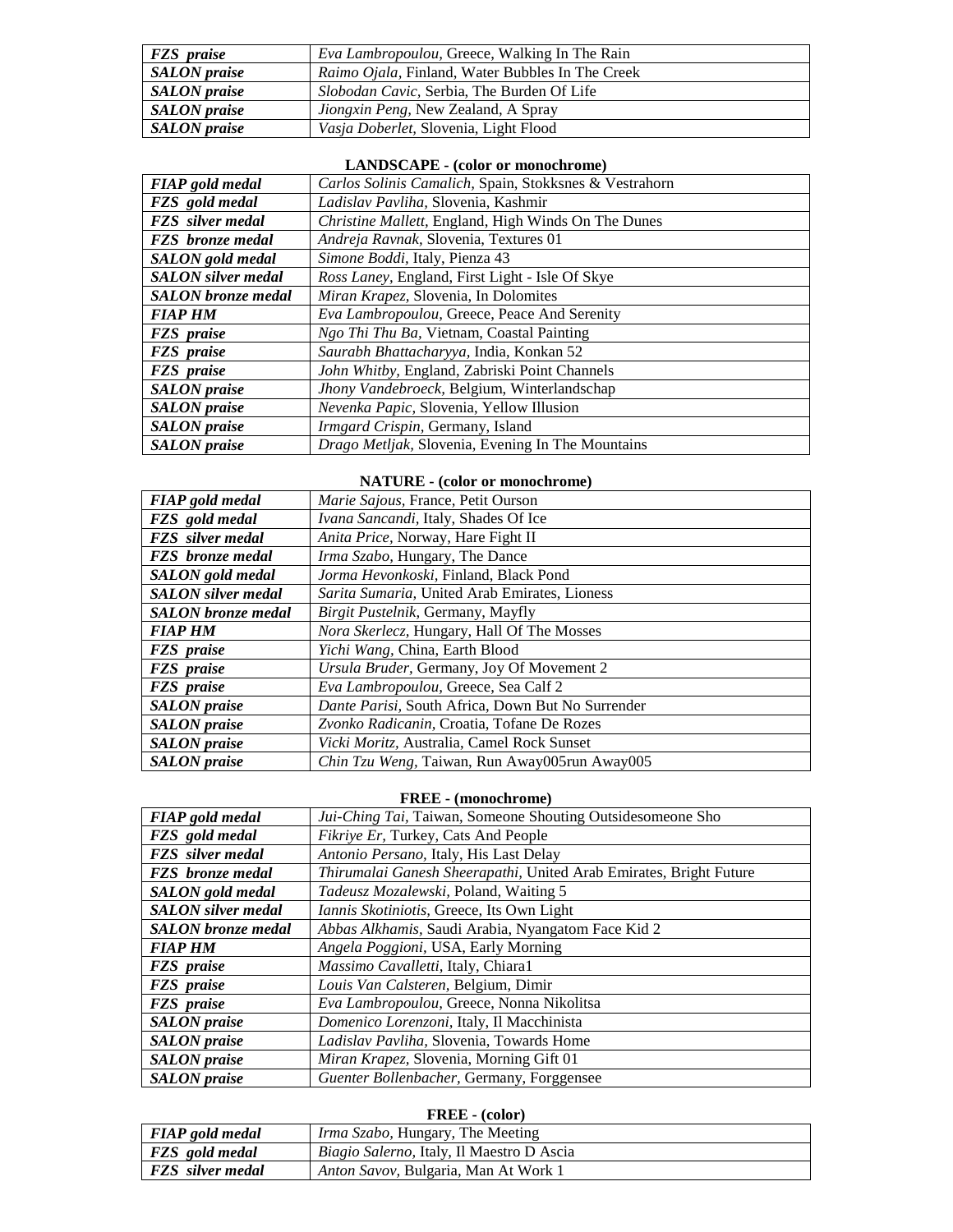| <b>FZS</b> bronze medal   | Dr. Pankaj Sharma, India, Splash Of Colour           |
|---------------------------|------------------------------------------------------|
| SALON gold medal          | Leonid Goldin, Israel, Paco Rabanne                  |
| <b>SALON</b> silver medal | Jorma Hevonkoski, Finland, Autumn Colors             |
| <b>SALON</b> bronze medal | Sarah Middleton, England, Enigmatic In Red           |
| <b>FIAP HM</b>            | Ngo Thi Thu Ba, Vietnam, Drag The Net To Catch Fish  |
| <b>FZS</b> praise         | Fira Kwan, Indonesia, Ladies Battle                  |
| FZS praise                | Eva Lambropoulou, Greece, Constantina Rose           |
| <b>FZS</b> praise         | Carlos Solinis Camalich, Spain, Torre-Emperador      |
| <b>SALON</b> praise       | Anita Price, Norway, Caroline                        |
| <b>SALON</b> praise       | Jhony Vandebroeck, Belgium, Hartelijk Onthaal        |
| <b>SALON</b> praise       | Kamila Kowalska, Poland, At The Market               |
| <b>SALON</b> praise       | Jose Alfredo Estefania Flano, Spain, Espacio Que Voy |

### JURY:

 **Suzana Cotar**, AFIAP, KMF FZS (Slovenia) **Dragan Ilic,** painter (Serbia) **Rasa Milojevic**, MF FSS, EFIAP/p, EsFIAP, Hon PESGSPC, Hon TAMAPC, MASTER ICS, Hon. SSS, (Serbia)

Nova Gorica / Slovenia, 02.06.2022



# **10th EXHIBITION OF PHOTOGRAPHY "ECOLOGICAL TRUTH 2022 - SOFIA"**

*FIAP badge of the best authors by Salon*

*Ursula Bruder, Germany*

|  |  | <b>WATER - (color or monochrome)</b> |
|--|--|--------------------------------------|
|--|--|--------------------------------------|

| <b>FIAP</b> gold medal    | Vu Hai, Vietnam, Han Han                                     |
|---------------------------|--------------------------------------------------------------|
| APB gold medal            | Carlos Solinis Camalich, Spain, Blue-River                   |
| <b>SALON</b> gold medal   | Ngo Thi Thu Ba, Vietnam, Source Of Life For Fishermen        |
| <b>SALON</b> silver medal | Giuseppe Tomelleri, Italy, The big tide nr 29                |
| <b>SALON</b> bronze medal | Kamila Kowalska, Poland, Bath Time                           |
| <b>FIAP HM</b>            | Irmgard Crispin, Germany, Ice Cave                           |
| <b>FIAP HM</b>            | Thirumalai Ganesh Sheerapathi, United Arab Emirates, By Pass |
| <b>FIAP HM</b>            | Tony Barker, England, Lake Mead's Fascinating Coastline      |
| APB praise                | Miran Krapez, Slovenia, Boatman                              |
| APB praise                | Jasmin Suljanovic, Slovenia, A-Izvir Save                    |
| <b>SALON</b> praise       | <i>Irma Szabo</i> , Hungary, Jump                            |
| <b>SALON</b> praise       | Ian Patterson, Australia, Steps To Nowhere                   |
| <b>SALON</b> praise       | Pi Heng Hsiao, Taiwan, Hawaii2                               |
| <b>SALON</b> praise       | Ladislav Pavliha, Slovenia, Surfing                          |
| <b>SALON</b> praise       | Zoltan Mekli, Hungary, Old Friends                           |

#### **LANDSCAPE - (color or monochrome)**

| <b>FIAP</b> gold medal    | Wolfram Wildner, Germany, Isl Andisch Herbst                     |
|---------------------------|------------------------------------------------------------------|
| APB gold medal            | Carlos Solinis Camalich, Spain, Stokksnes & Vestrahorn           |
| SALON gold medal          | Massimo Vannozzi, Italy, Val D' Orcia 21-02                      |
| <b>SALON</b> silver medal | Lojzi Avsenik, Slovenia, Lake And Winter                         |
| <b>SALON</b> bronze medal | Simone Boddi, Italy, Val D Orcia 68                              |
| <b>FIAP HM</b>            | Sarita Sumaria, United Arab Emirates, Traffic In Desert          |
| <b>FIAP HM</b>            | <i>Simon Krejan, Slovenia, Simon Krejan_Love In The Vineyard</i> |
| <b>FIAP HM</b>            | Ngo Thi Thu Ba, Vietnam, Coastal Painting                        |
| APB praise                | Mohammed Arfan Asif, United Arab Emirates, Dunescapes33          |
| APB praise                | Paul Harrison, England, Fairy Glen On The Isle Of Skye           |
| <b>SALON</b> praise       | Yichi Wang, China, Tortuous Road                                 |
| <b>SALON</b> praise       | <i>Ladislav Pavliha, Slovenia, Tibet</i>                         |
| <b>SALON</b> praise       | <i>John Whitby, England, Namib Dune</i>                          |
| <b>SALON</b> praise       | Akos Solymos, Hungary, Foggy Morning Seiser Alm                  |
| <b>SALON</b> praise       | Sandy Mahon, Australia, Milky Way And Aurora Australis           |